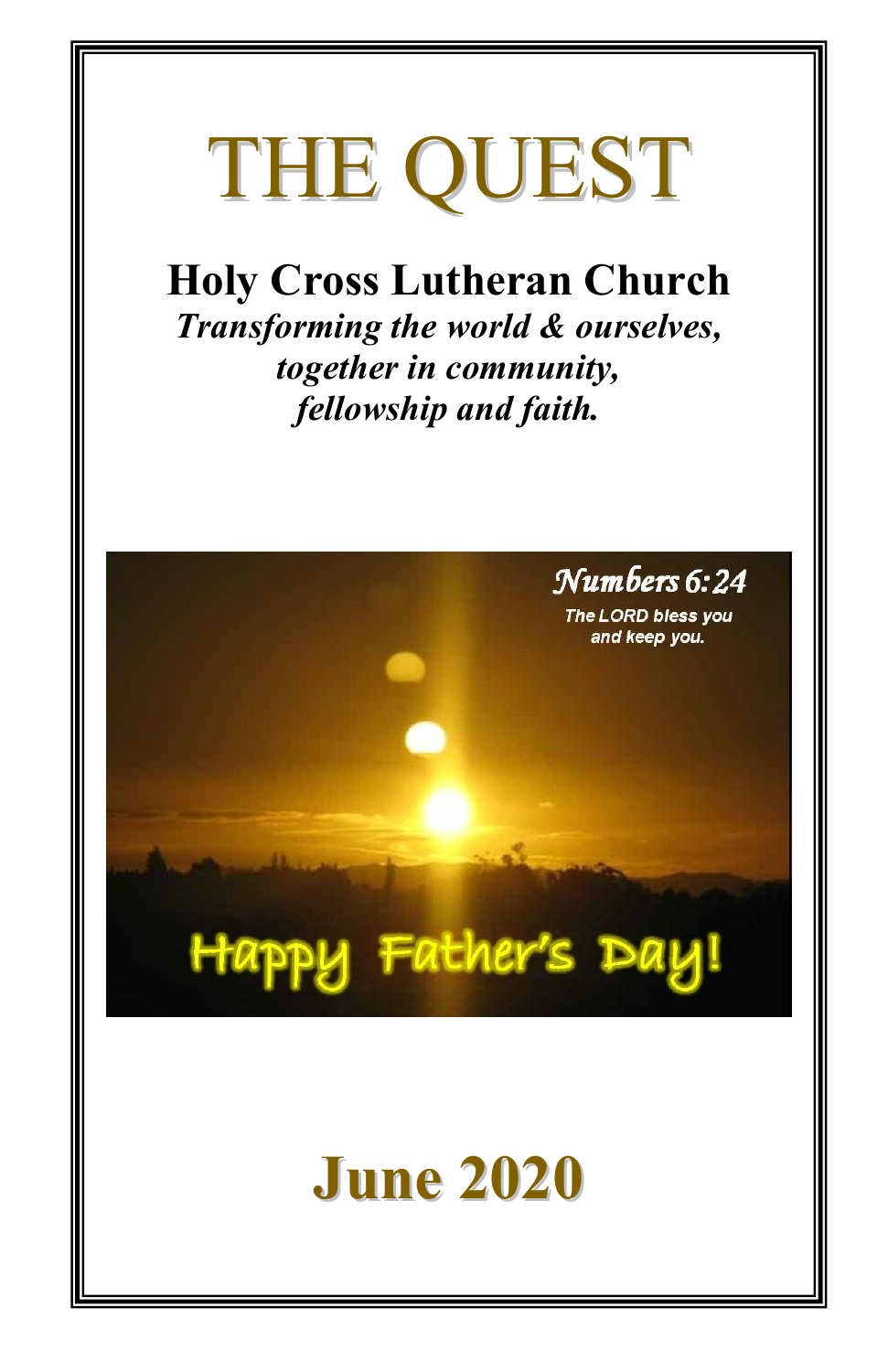#### **Blessing of Fathers**

God of all creation, pour out your blessing on all fathers and those who provide fatherly care. You have made them in your image and given them children to love and care for in your name. Bless them with a heart like your heart: discerning and thoughtful, bold and decisive, compassionate and loving. As they model for their children the life that is lived by faith and not by sight, grant them courage under pressure and confidence in your power. When troubles threaten to overwhelm them. grant them your coping calm. When doubts give rise to anxiety, shore up their trust in your promises. When joy fills their days, grant them a keen gratitude for your abundant supply of grace. Season them with a lively sense of humor, Lord, for it will make life richer for us all. In all circumstances preserve them as your own. We ask this in Jesus' name. **Amen.**

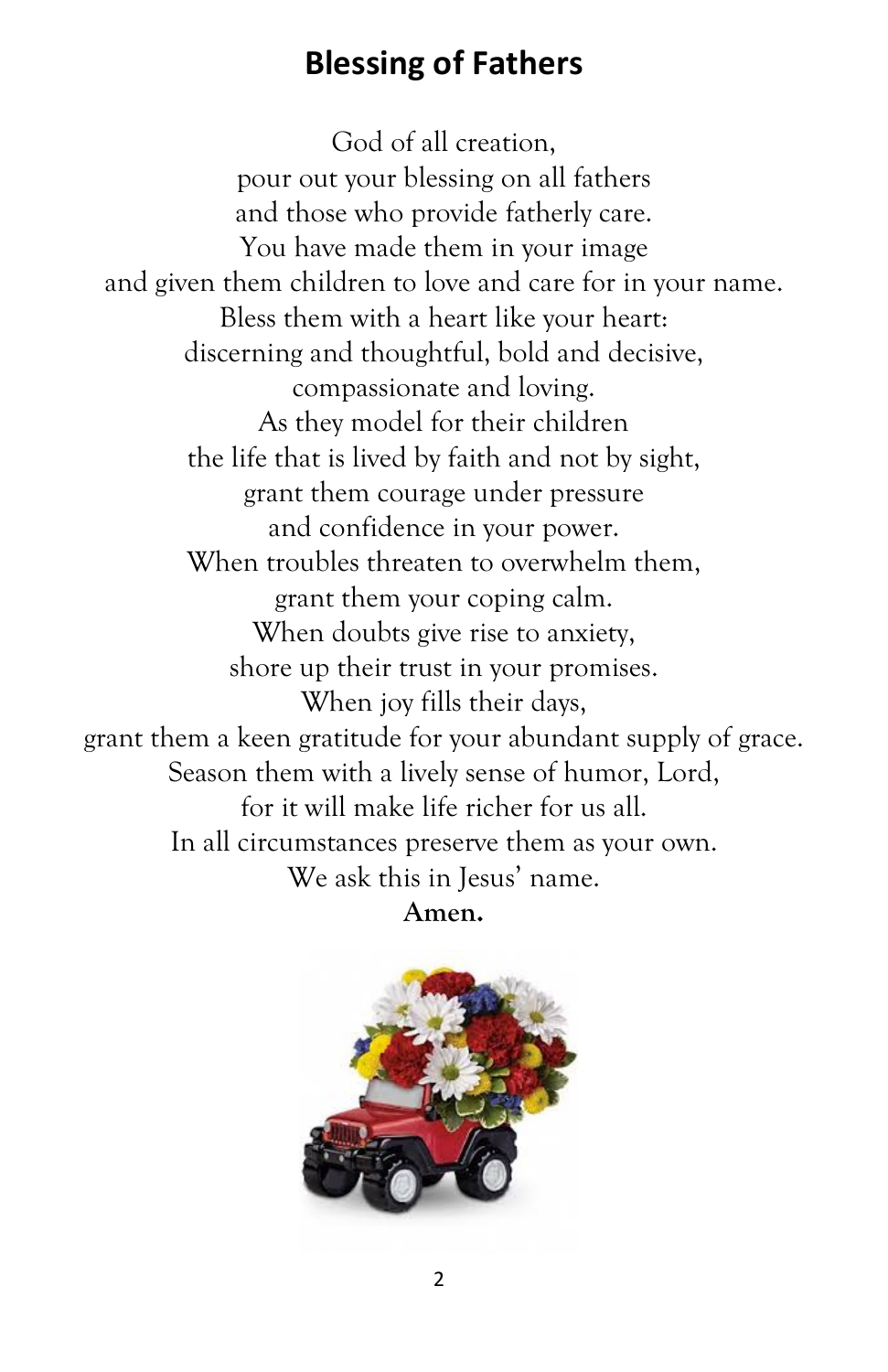#### **TABLE OF CONTENTS**

| <b>Staff News</b>          | 5  |
|----------------------------|----|
| <b>Council News</b>        | 11 |
| <b>Worship and Music</b>   | 13 |
| Outreach                   | 14 |
| <b>Christian Education</b> | 20 |
| Stewardship                | 22 |
|                            |    |
|                            |    |
|                            |    |
|                            |    |
|                            |    |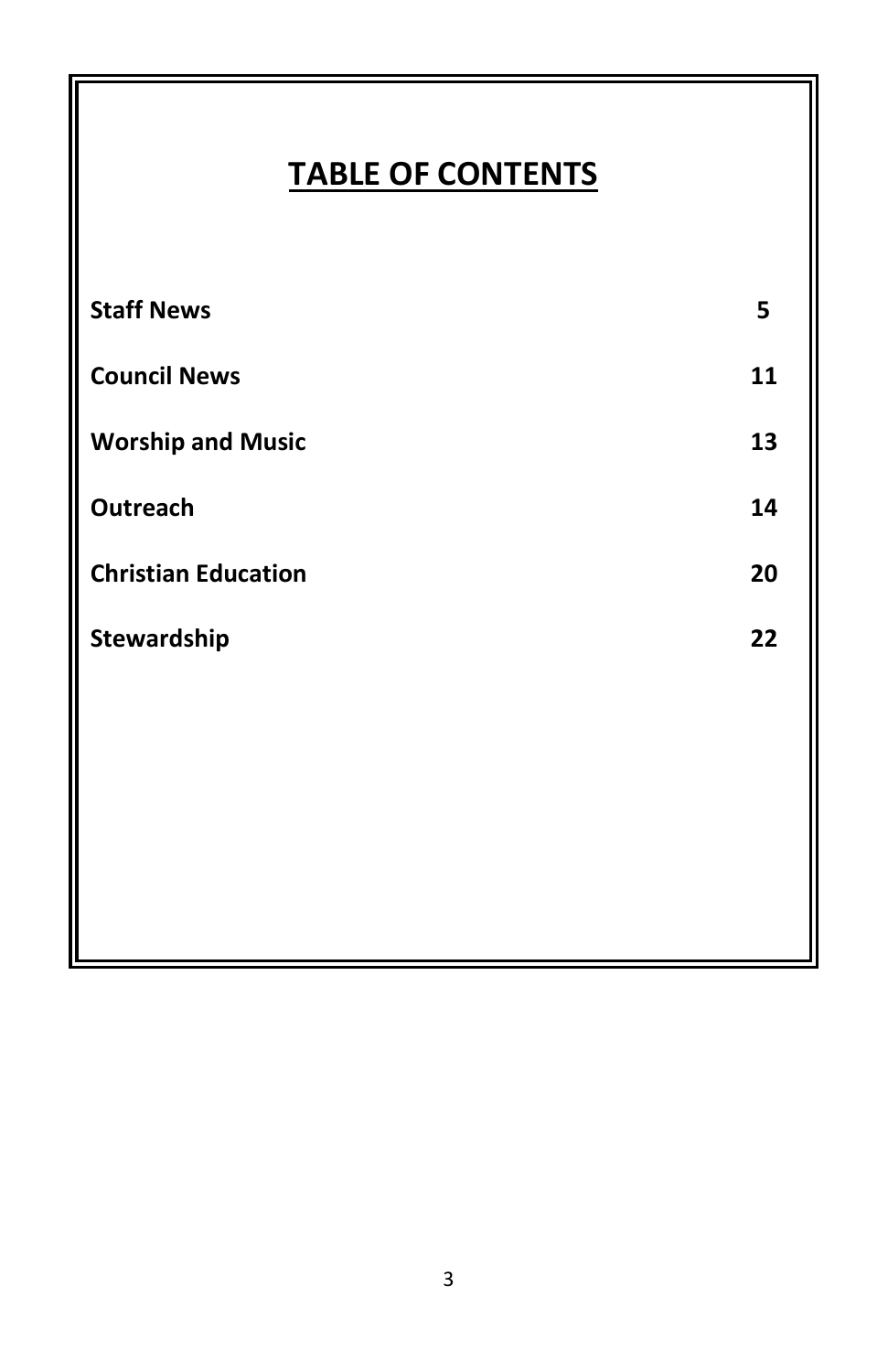

The deadline for inclusion in the July 2020 edition of the Holy Cross newsletter, *Quest*, is Friday, June 12th.

Articles can be emailed to the Church Administrator at: [admin@holycrosslutheranchurch.net.](mailto:admin@holycrosslutheranchurch.net)

The **deadline** for inclusion in the **Weekly Update** is noon on the Tuesday prior to the Sunday the bulletin will be released.

> Thank you, Teresa Easterly Church Administrator

Holy Cross Lutheran Church 1090 Sterling Road Herndon, VA 20170 703-437-1883

Find us online!

www.holycrosslutheranchurch.net

Holy Cross Lutheran Church Herndon VA

**C**HolyCrossELCA

C HolyCrossELCA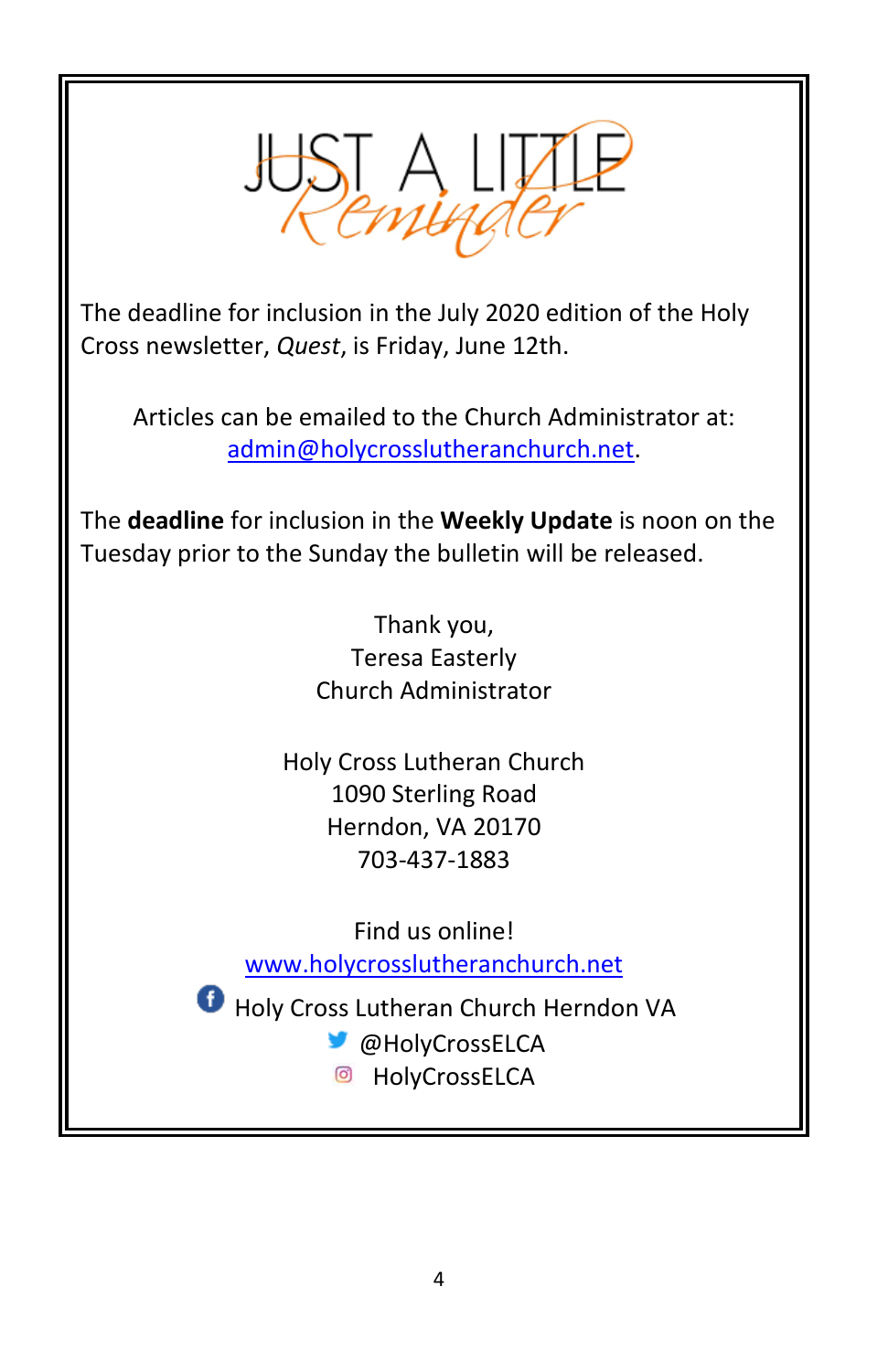#### **STAFF NEWS**



#### **ORDINARY TIME IN EXTRAORDINARY TIMES.**

In June we begin the long, "green" season of Pentecost, sometimes termed in church lingo, "Ordinary Time." Given what we are experiencing today, however, nothing seems very ordinary, does it? In Virginia, some parts of the state have opened-up a bit, which may cause us to yearn even more for things to get back the way they were. When can we get back to normal again? When can we worship together, like we used to? When will we be in "ordinary" times again?

To be honest, there are no real clear answers to these questions. If we are learning anything these days, it is that these days are presenting us with extraordinary changes and challenges. What has become clear to me and to our leadership at Holy Cross, is that safety should be our chief concern as we move forward. While the government may give a green light at some future date for churches in our area to open up for "normal" worship, that still may not make it the right thing to do for the safety of everyone in our congregation. When it is safe, we will gather. Until then, the leadership is exploring options on a month-bymonth basis. For now, we will continue an on-line presence. Later, we may look at some sort of outdoor worship, where we can gather in physically-distanced safety. At this point, we just are not sure.

Believe me, I, like you, long to be together again. I miss you all. I miss singing and worshipping together. I miss Holy Communion. I miss those all-so-ordinary things that are so extraordinarily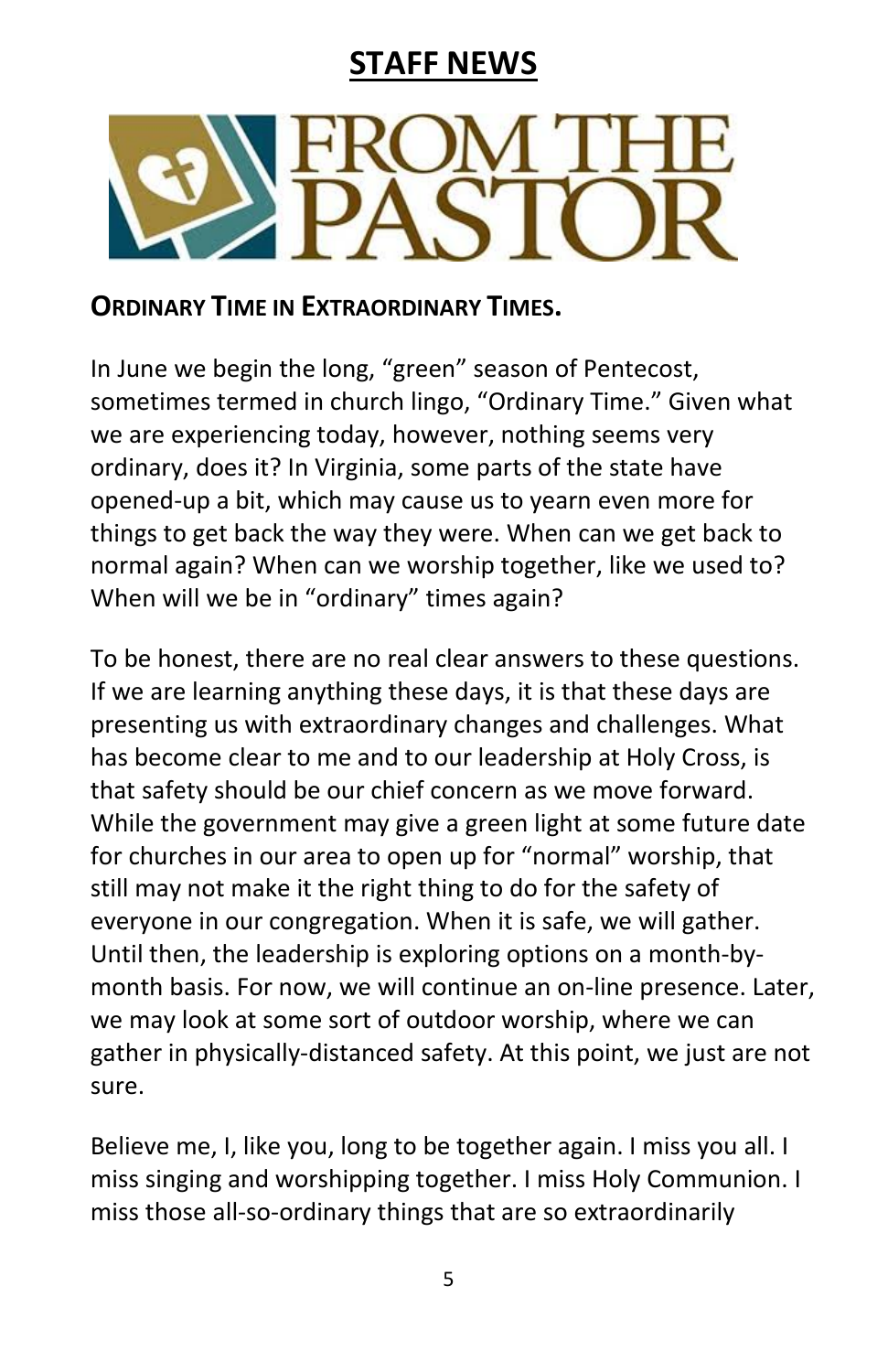special, particularly when we are prevented from doing them for a time.

In extraordinary times, the church has always adapted, shifted, and met the challenge. We are not the first of Jesus' followers to suddenly find the world around them vastly different from before. We are not the first believers to find themselves unable to worship together due to circumstances beyond their control. We certainly are not the only people of faith who have cried out to God, "when will things be normal again?" Through it all, the faithfulness of God has carried us through. Through it all, the love and grace of God – those precious, essentially ordinary aspects of God's nature, have nourished us through the extraordinary times.

In a conversation today, I tried to describe these extraordinary times by using the image of walking through a cave with only a candle as our light. We can see just a few feet ahead and as we travel we are surrounded by darkness and uncertainty. Yet we walk step by step, not certain what lies ahead but only in the light the illumines our way. That is where we live and breathe and have our being today. We don't know the exact way or the precise time when this part of our journey will end. What we can trust is the presence of the One who has promised to walk with us and be our light – a light that the darkness cannot overcome.

We will gather as a church together again. We will gather again to celebrate the extraordinary-made-ordinary that is the promise of Christ to gather with us in Word, in The Meal, in Baptism, and in the Assembly. When that will happen is unclear, but we trust in the promise of its fulfilment in our midst.

Until then, let us continue to be the Church: the Body of Christ in the world, ordinary people living in extraordinary times doing our best to live out the presence of Jesus in our lives.

Peace to you all,

*Pastor Martin*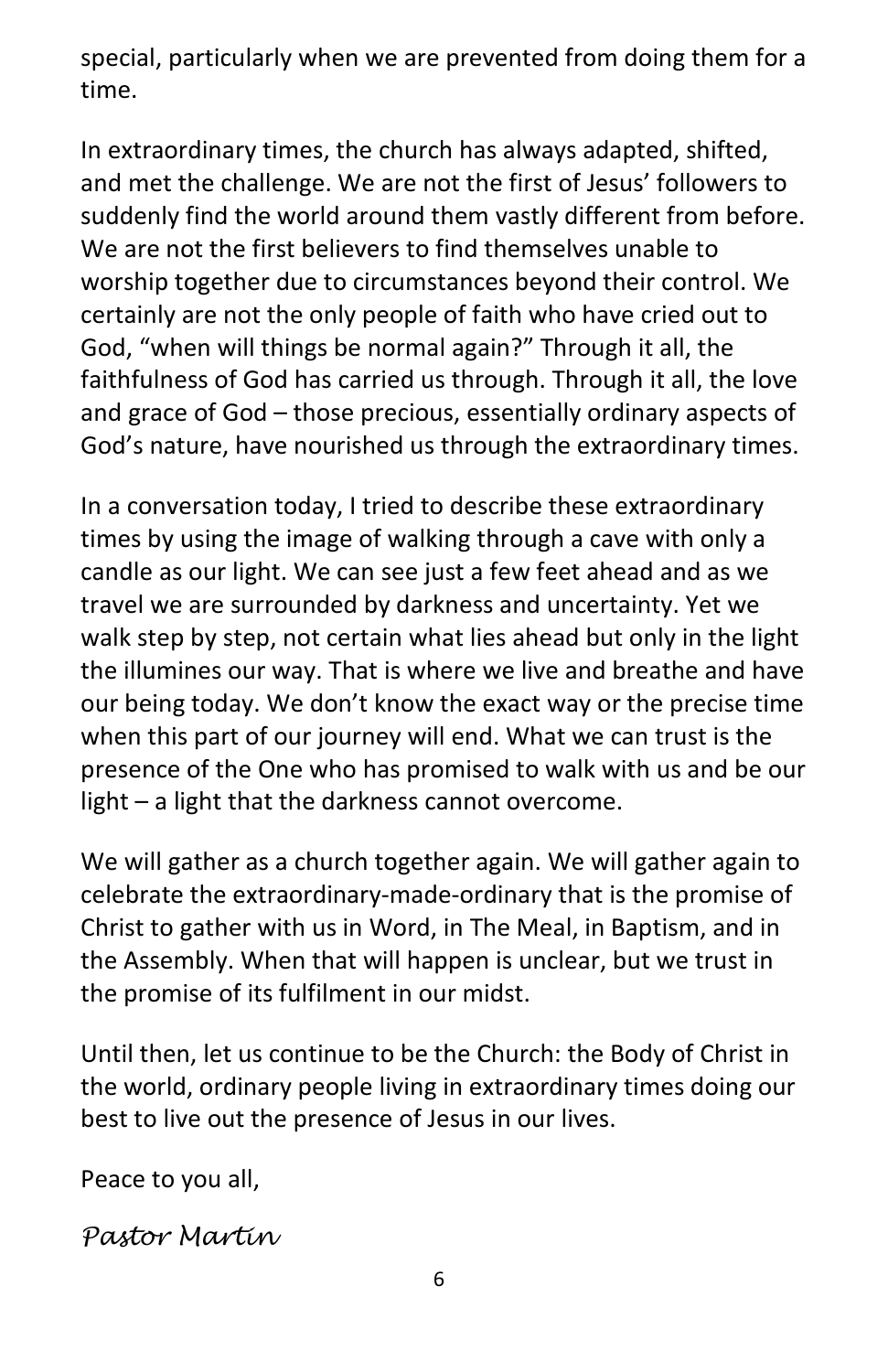#### **DIRECTOR OR MUSIC AND LITURGY**



I am very excited to announce a new hymnal supplement coming out from Augsburg Fortress for the ELCA! The average shelf life of a hymnal is about 20 – 25 years. This can be extended with the publication of a hymnal supplement. As was the case with the life of the *Lutheran Book of Worship* (LBW) hymnal being extended with the publication of the *With One Voice* (WOV) supplement. Our current hymnal, *Evangelical Lutheran Worship* (ELW) is almost 15 years old. It is a wonderful resource that still breathes new life into our worship.

To address evolving needs in worship and to keep our services relevant with society today the ELCA is releasing a hymnal supplement for the ELW titled, *All Creation Sings* (ACS). ACS has been in the works for two years. At the start of the project church musicians were given the opportunity to submit hymns (old and new) that they think should be included in the hymnal supplement. You may remember my Facebook post a few



years ago asking for suggestions of hymns that you think should have made it into the ELW.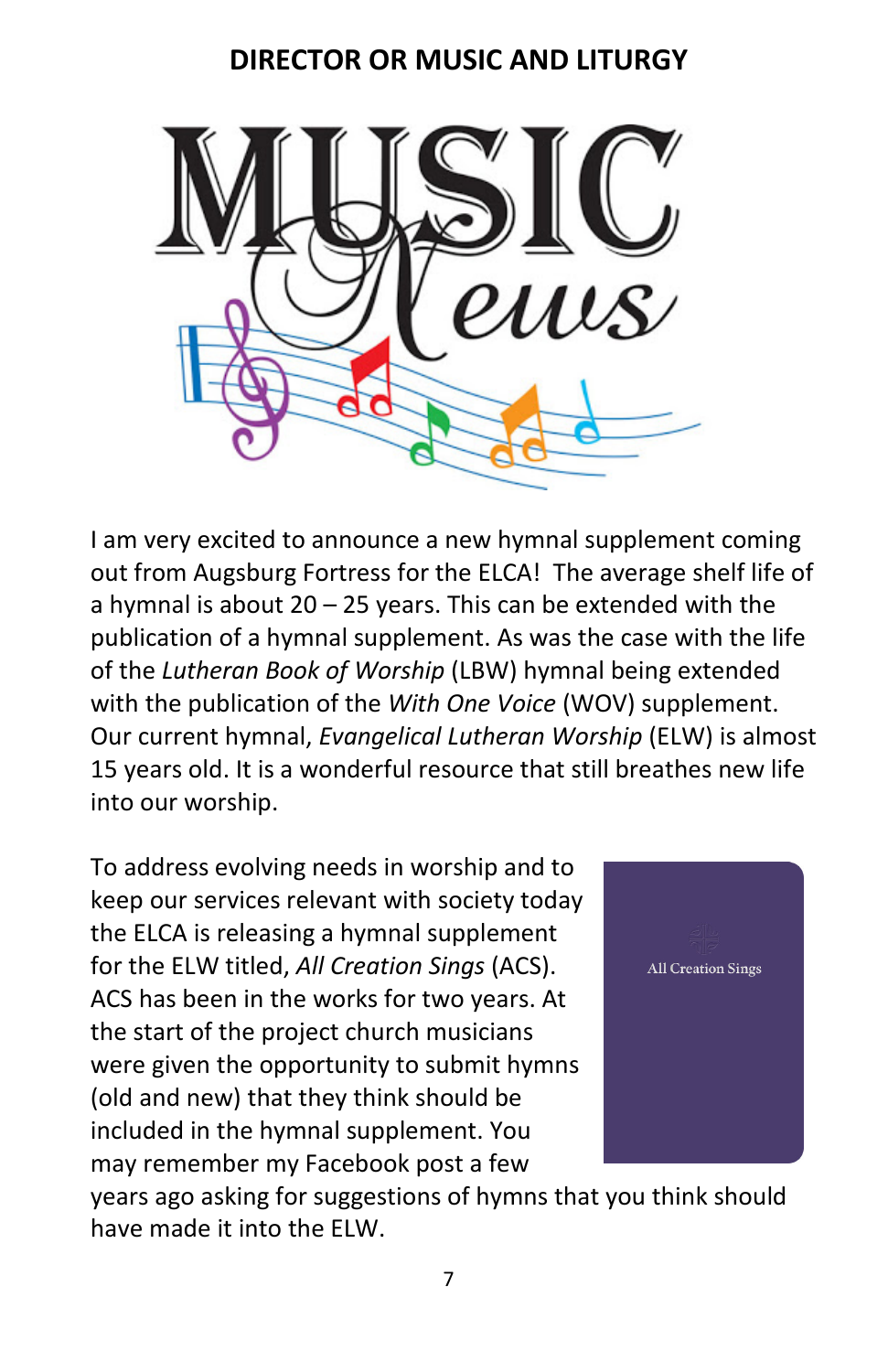ACS will be about the same size as WOV was. It will contain the following:

- Two liturgies of Holy Communion with new musical settings
- A Service of Word and Prayer designed especially for contemplative worship
- More than fifty new prayers and liturgical forms for diverse occasions and circumstances
- Approximately 200 hymns and songs, many of them newly created over the last fifteen years, supporting the church year and a wide range of topics

A sample of the new hymnal supplement was released in mid-April. I think it looks like another wonderful resource for our congregation. It is not a resource that will upend our style of worship, rather it is a resource that is the next logical step in our style of worship. As was the case with the ELW, there are a few new hymns that I can tell right now will become "old favorites" of the congregation after the first singing. There are familiar tunes paired with new texts that will expand the image of God in our minds and help us see Christ in our neighbor. There are also beautiful new tunes composed to inspire our finest praises to God.

*The title, All Creation Sings, evokes a recurring scriptural theme. In the psalms and in Revelation we are invited into a vision where earth and sky and sea and all their creatures— including human beings—sing the glory of God. Yet the song of creation and our song with it includes also words and melodies of lament, of indignation, of pleading and ultimately of hope in God's presence and mercy. These prayers and songs concern not only the health of our planetary home and its various creatures but also the health of human beings in community. Hand in hand with the ELW, this supplement invites us to expand*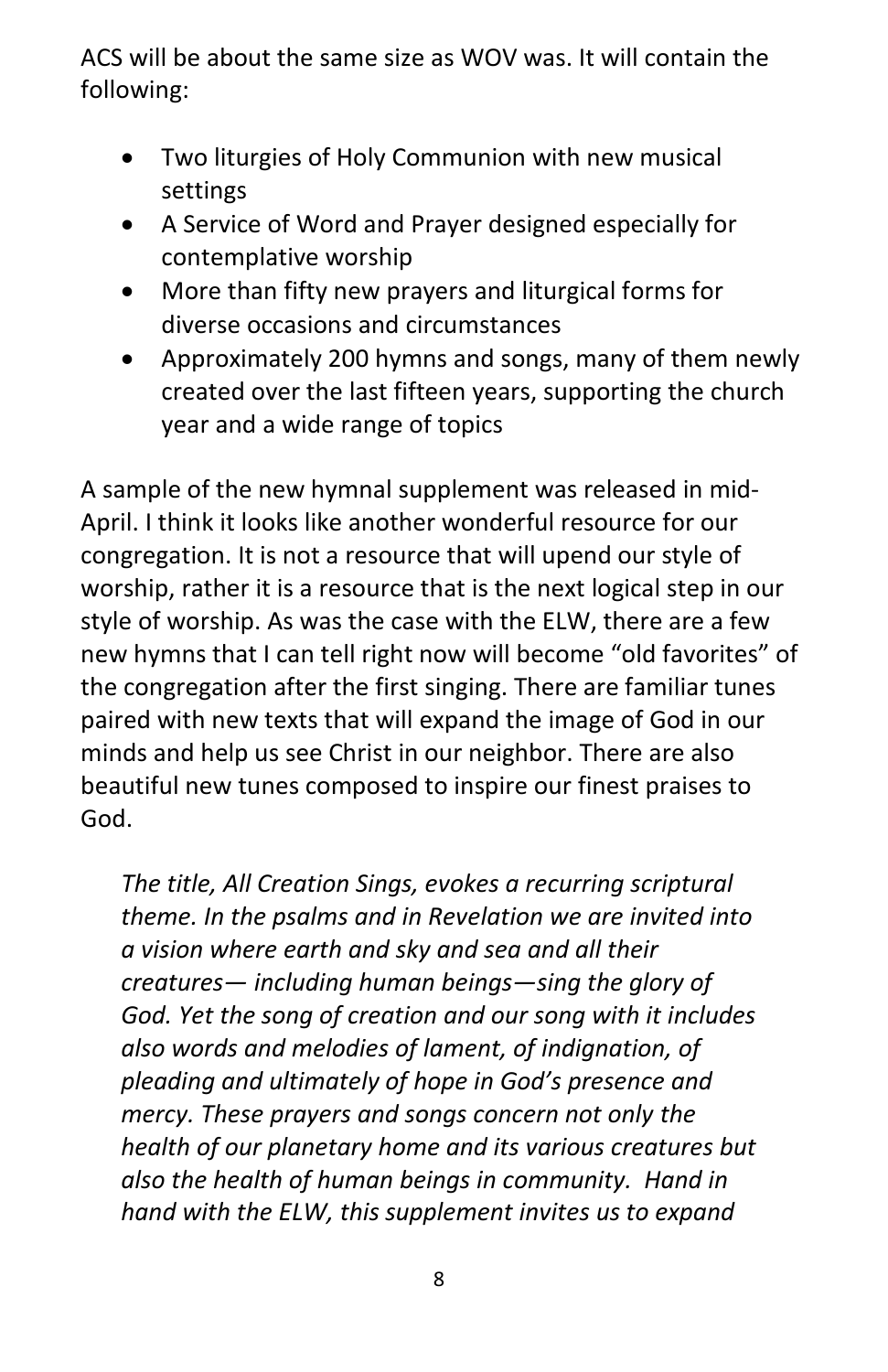*our prayer and song, joining our voices with the praise, and sighs, of the whole creation God so marvelously made.*

- Deacon John E. Weit, Assistant to the Bishop and Executive for Worship

The full copies of ACS will not be available until October 15. With our current pandemic situation there is every possibility that the release of the new hymnal supplement will be delayed. Over the coming weeks and months, I will post some of the new hymns that I think HCLC will particularly enjoy on Facebook and include them in our weekly e-blast.

If you would like to view the ACS preview, go to www.AugsburgFortress.com and search "All Creation Sings".

Finally, regardless of which hymnal we are using and whatever hymns we sing, I cannot express how much I look forward to the day when we can worship together in person again! It has been a rough couple of months for everyone. I know that the church is still alive when I see all the volunteer efforts being made on social media, but I miss hearing our voices as one in worship. At the first time we can gather in the sanctuary and sing, I expect that our voices will be so full of joy that the walls will shake, and our neighbors will know that nothing can stand in the way of God's kingdom on earth.

Soli Deo Gloria!

Jeremy Shoop, Director of Music and Liturgy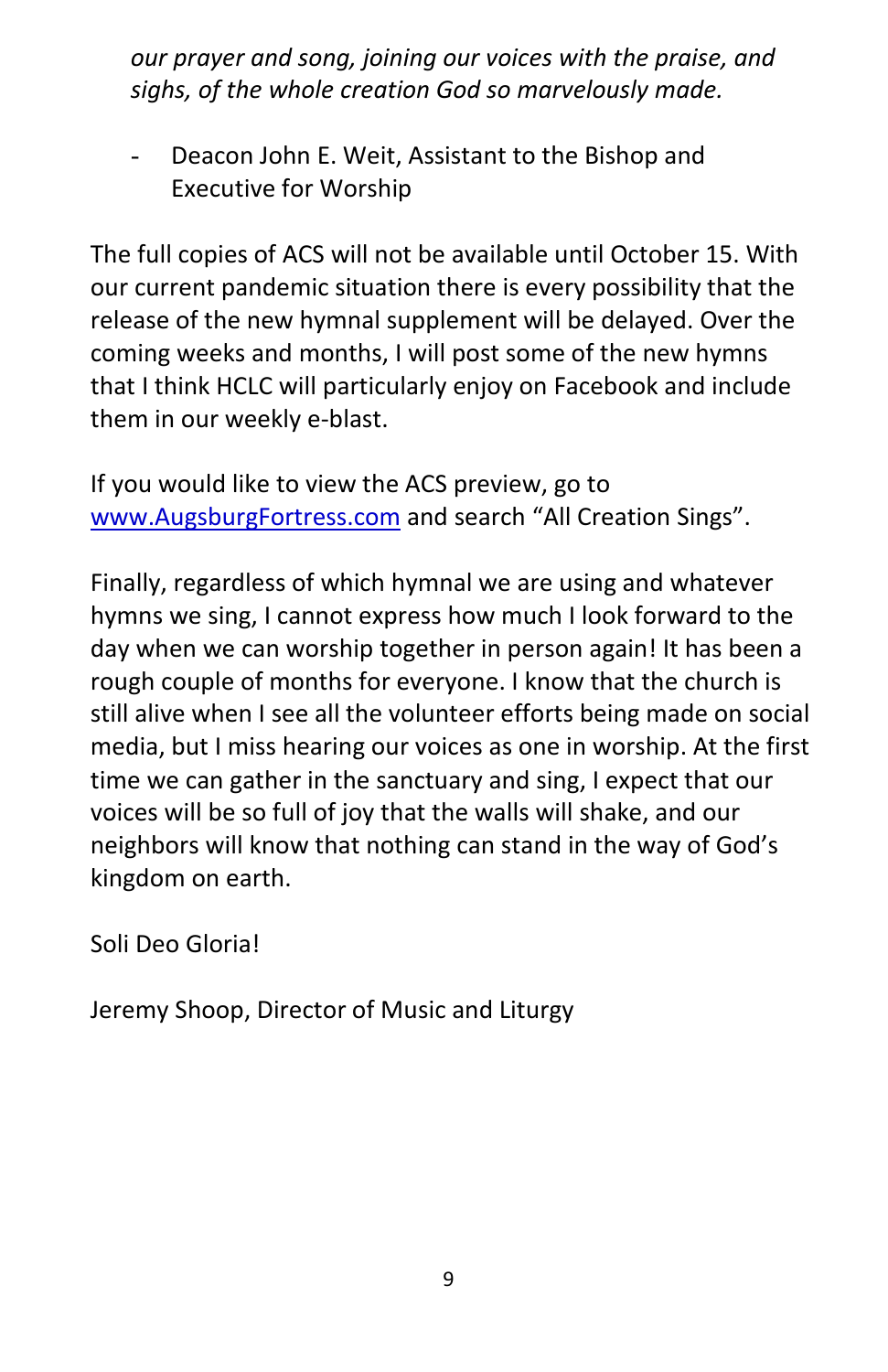# **CHURCH UPDATE**<br>COVID-19

Based on Governor Northam's latest order for Northern Virginia, and in consultation with the DC Metro Synod, **Holy Cross continues to provide worship services only in an online format.**  As previously stated by Pastor Martin, ". . . safety should be our chief concern as we move forward." Staff will continue to work from home. Council and Staff will continue to monitor the situation, and inform the congregation of any changes, as appropriate. If you have any questions or concerns, please contact [the office](mailto:Admin@HolyCrossLutheranChurch.net) or Deb Reilly at 202-359-7450.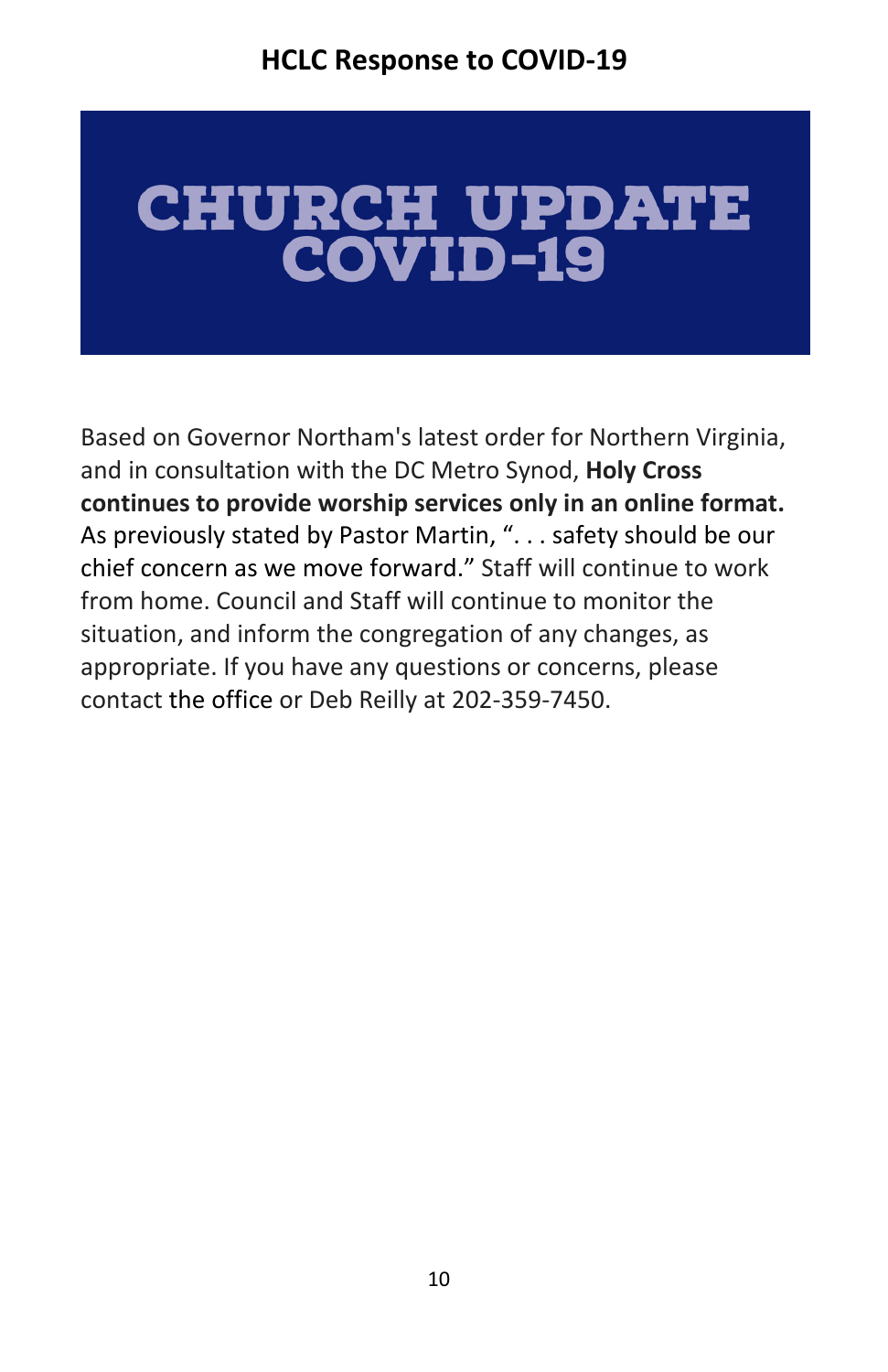#### **COUNCIL NEWS**



#### **Peace, Hope and Gratitude**

I miss you. Yes, it helps to have Zoom, email, telephones and FB Live, but I really miss you. I pray that you and your families are well ~ physically, spiritually, emotionally, and financially.

**Reopening:** The Executive Team met (virtually) in mid-May to discuss options regarding reopening. Based on the Governor's Stay at Home order and in consultation with the Synod, we continue to worship exclusively online at least through May and likely into June. The Executive Team members are exploring options to potentially offer worship outdoors later and would welcome your input as we think through the logistics of doing so. Bob Thompson is thinking through sound needs, Pastor is exploring options for Communion and I am measuring the parking lot (ha ha!). We are fortunate to have the QuaranTeam ensuring worship continues each week and making micro corrections each week to make the services accessible online. I should also note that worshipping together again will be a gradual process with a number of new logistics to consider. We anticipate continuing to offer worship online via FB live for quite some time.

**Capital Campaign Update**: Thanks to your generosity, we wrapped up project #2 of the Capital Campaign in May! The project included removing asbestos in the Fellowship Hall and Copy Room, replacing flooring in the Fellowship Hall, hallway and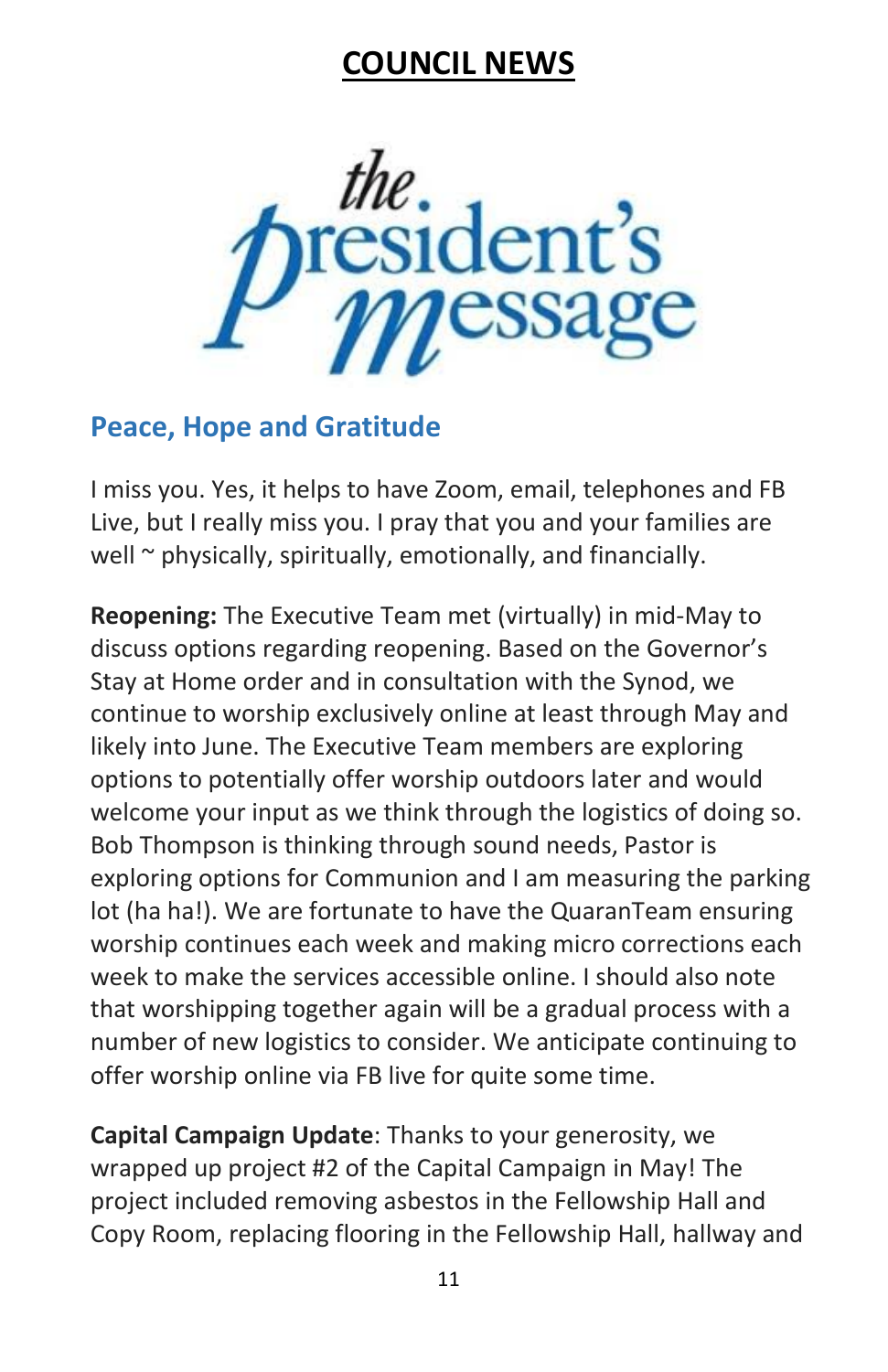offices, repainting some of the offices and installing some new cabinetry, necessitated by removing the old cabinets to deal with the flooring. Temporarily moving out of those spaces provided an opportunity to pitch and purge some "stuff" that accumulated in nooks, crannies and cabinets. Thank you to all who helped box, move and sort!

The Capital Campaign Team will begin planning project #3 later this summer, though execution of the work will be sometime in 2021. Giving to the Capital Campaign passed the \$100K mark in March, so we are well positioned to begin thinking about the restroom renovation. Again, I am so grateful to all of you for your generosity and "can do" attitude in moving these projects forward.

**Outreach:** At the risk of stealing Suzanne Flegal's thunder, the continued generosity of our congregation overwhelms me. Not only are you giving CARLOADS of food each week in support of our neighbors in need, but you are providing financial support to Herndon Cares AND Food for Neighbors. I am so grateful for the generosity of the church to continue serving our community.

**Church Finances:** Again, I don't want to steal Bob Thompson's report, but I wanted you to know that the church applied for and received an SBA PPP Loan. Our Finance Team and bookkeeper are working together to ensure we account for it properly so that the loan will be forgiven. This loan, combined with your continued generosity and support, make it possible for us to continue our worship and work in the community. Thank you!

Please keep me posted on how you and your family are doing and please reach out if you need help from us. You can either contact the office, or reach me by email at [debreilly62@gmail.com](mailto:debreilly62@gmail.com) or my cell: 202-359-7450.

Peace be with you,

Deb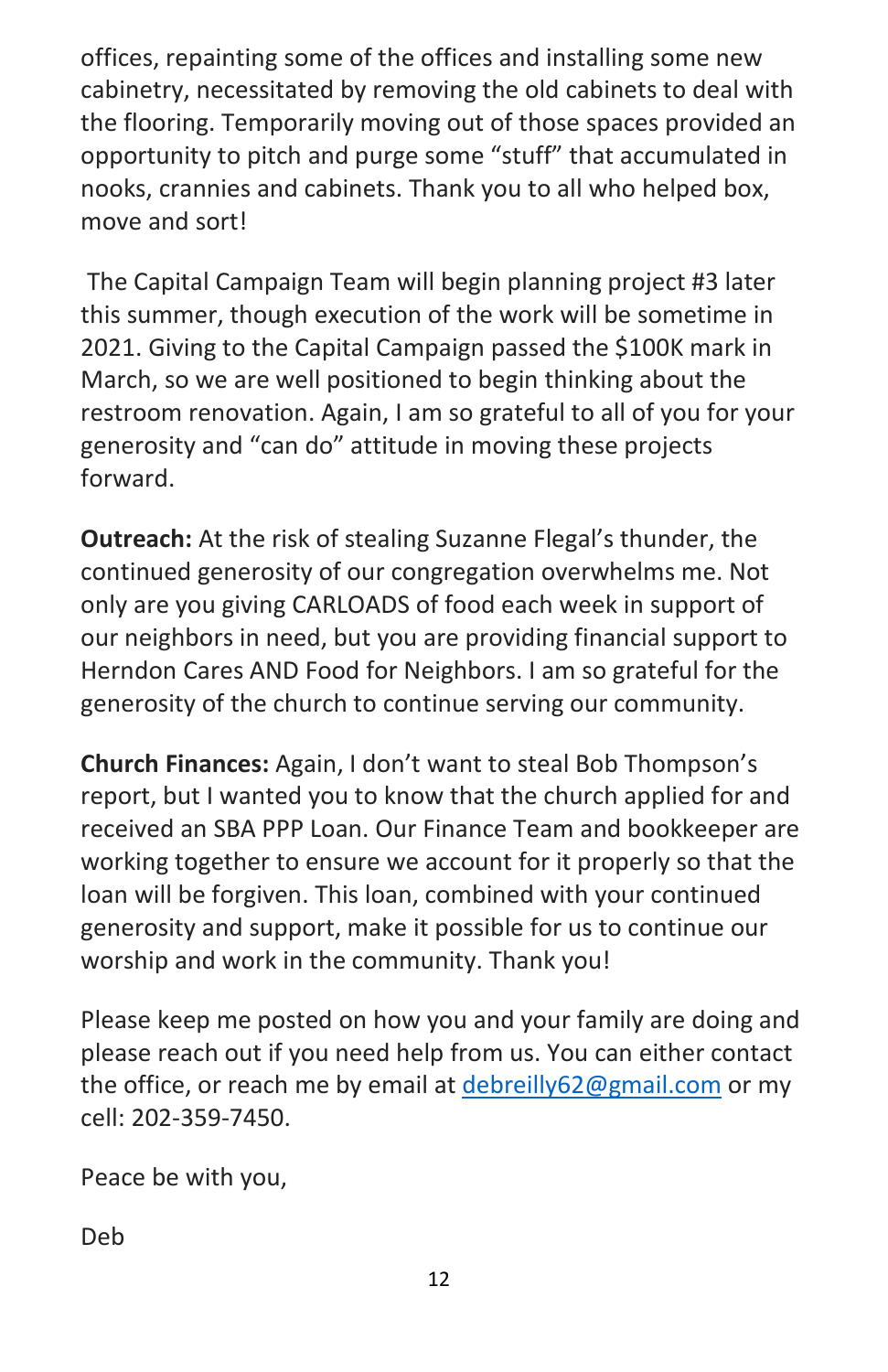

#### **Weekly Online Schedule: Worship, Devotion, Prayer and Music**

Holy Cross is live on Facebook,

<https://www.facebook.com/HCLCHerndon> and Zoom, several times during the week with a worship experience for you and your family. It is important for us to remember that we can still gather as a community in this fashion.

| Day | Time               | <b>Activity</b>                                                                  |
|-----|--------------------|----------------------------------------------------------------------------------|
| Sun | $10:00 \text{ pm}$ | <b>Worship Service</b>                                                           |
| Sun | $11:30$ am         | Adult Bible Study via Zoom                                                       |
| Mon | $7:30$ pm          | Music with Jeremy Shoop                                                          |
| Wed | 7:30 pm            | Night Prayer with Pastor Martin                                                  |
| Fri | $7:00$ pm          | Devotion time for families with school-<br>aged children lead by Suzanne Baggett |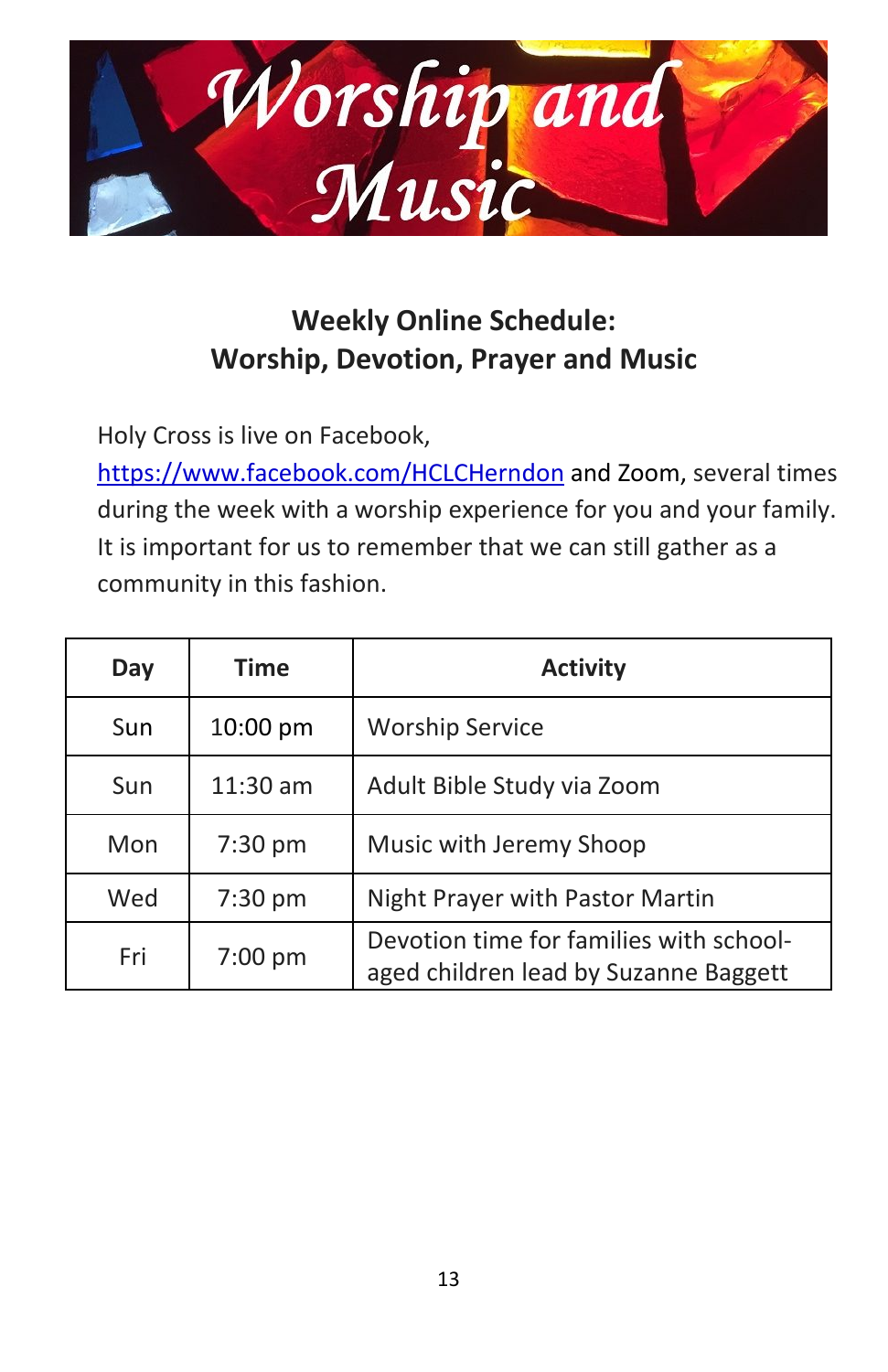#### **OUTREACH**



In my time as Outreach Lead, I've learned a few things. One of the biggest is how little I knew about how much need exists in our community. Another is how many people are ready and eager to help and how generous they are in their helping. Since the quarantine started, we have been collecting food for those who need it on an ongoing basis. Since we have started, we have been making deliveries to LINK and to schools two to four times each week, and each time we've usually had a full car-load. We will continue the collection as long as the need is there.

The Lenten Appeal offering of \$1,370, was sent to Food for Neighbors who will use it to support Herndon Middle School students who would otherwise go hungry. We also delivered books that were donated to be distributed to the students as they picked up the computers Fairfax County Public Schools supplied. We are storing the clothing pending a time when it can be given out. I know Holy Cross is not alone in these efforts and I know many of you are contributing in other ways, in addition to what you do through HCLC. As Mr. Rogers famously said "Look for the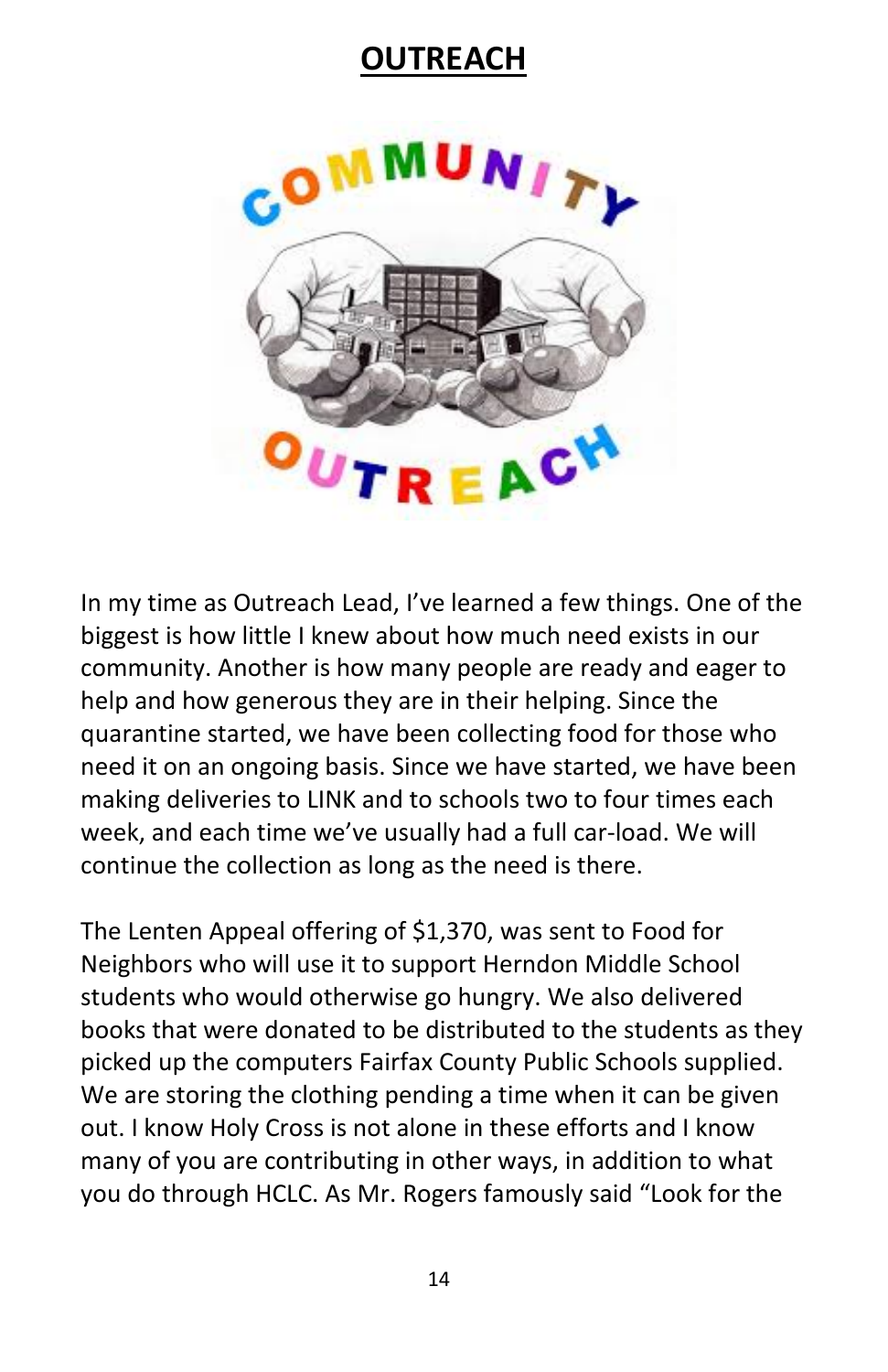helpers. You will always find people who are helping". Thank you for being among the helpers.

We have postponed our annual 'Noisy Offering' to support SafeSpot, the Children's Advocacy Center of Northern Virginia, until we are able to meet in church again. If you want to learn more about their work or how to donate online, visit their website [https://www.safespotfairfax.org/.](https://www.safespotfairfax.org/)

Finally, if you have ideas about how we can broaden our Outreach efforts or would like to be more involved please contact me, [suzflegal@verizon.net.](mailto:suzflegal@verizon.net)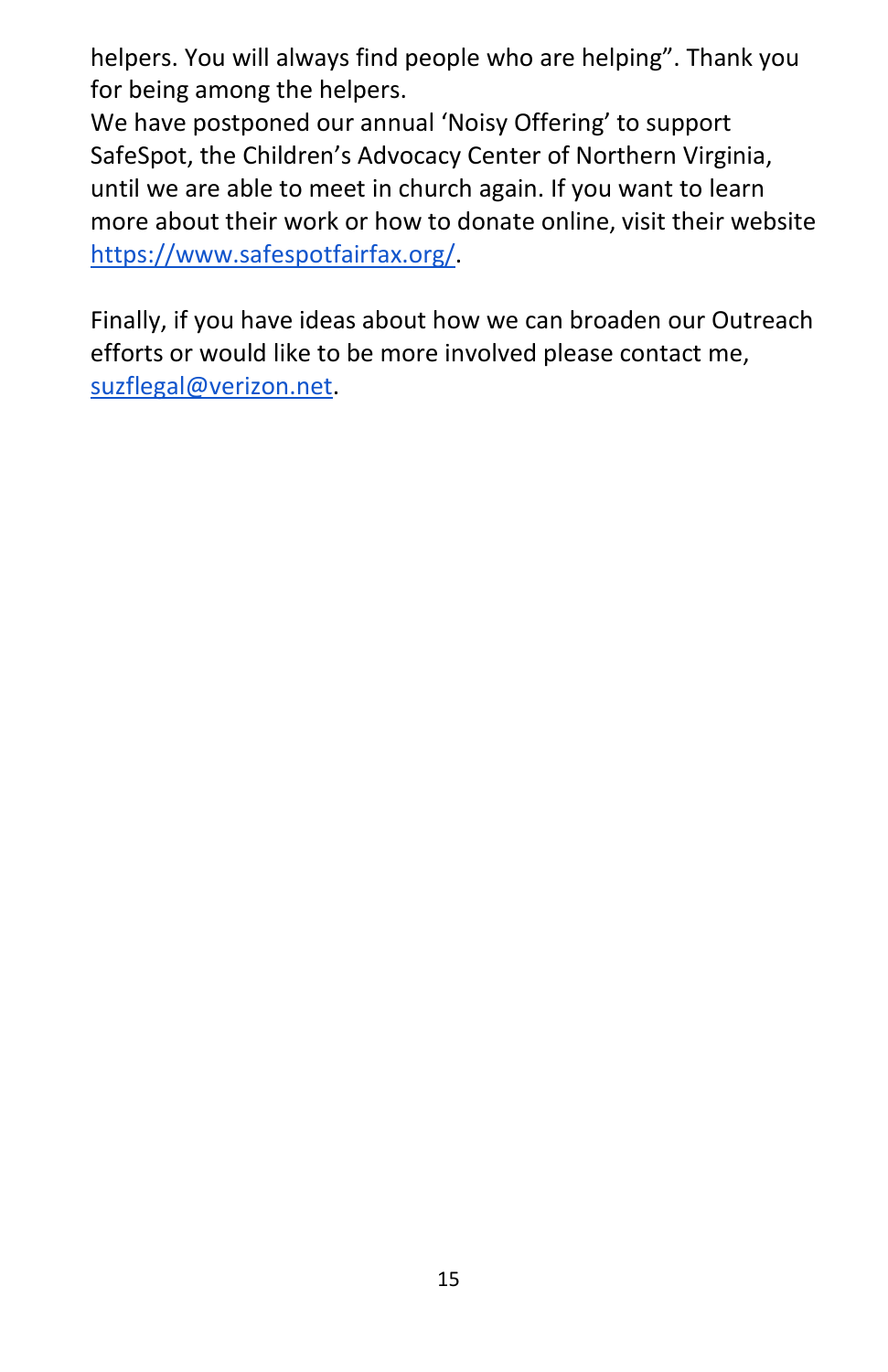

#### **STATUS OF ELL DURING CORONAVIRUS TIMES**

We miss our English Language Learners very much. This is a strange and scary time right now. My hope was that we would be able to teach our summer semester, but that's not possible now, due to the coronavirus. I think we will be very lucky if we can teach our fall semester this year. We need a vaccine to be ready to teach again. Several of the teachers and students are in the high-risk groups and cannot afford to put themselves in jeopardy.

Social distancing is not possible for our students and teachers in our classrooms. I considered teaching in our Fellowship Hall, if it was available, but decided against it. We do not have whiteboards there, and again, not enough space for every student. Childcare is an essential part of our program, but it is too dangerous to have children together in such close quarters. Allowing fewer students to attend class is not an option either, because the majority has young children and they would not be able to go our nursery.

I continue to keep close contact with our students by emailing them online lessons every 7-10 days. I have emailed them information on where to get free food, medical and dental help. I am looking at possible Zoom or Google classes. I am also in the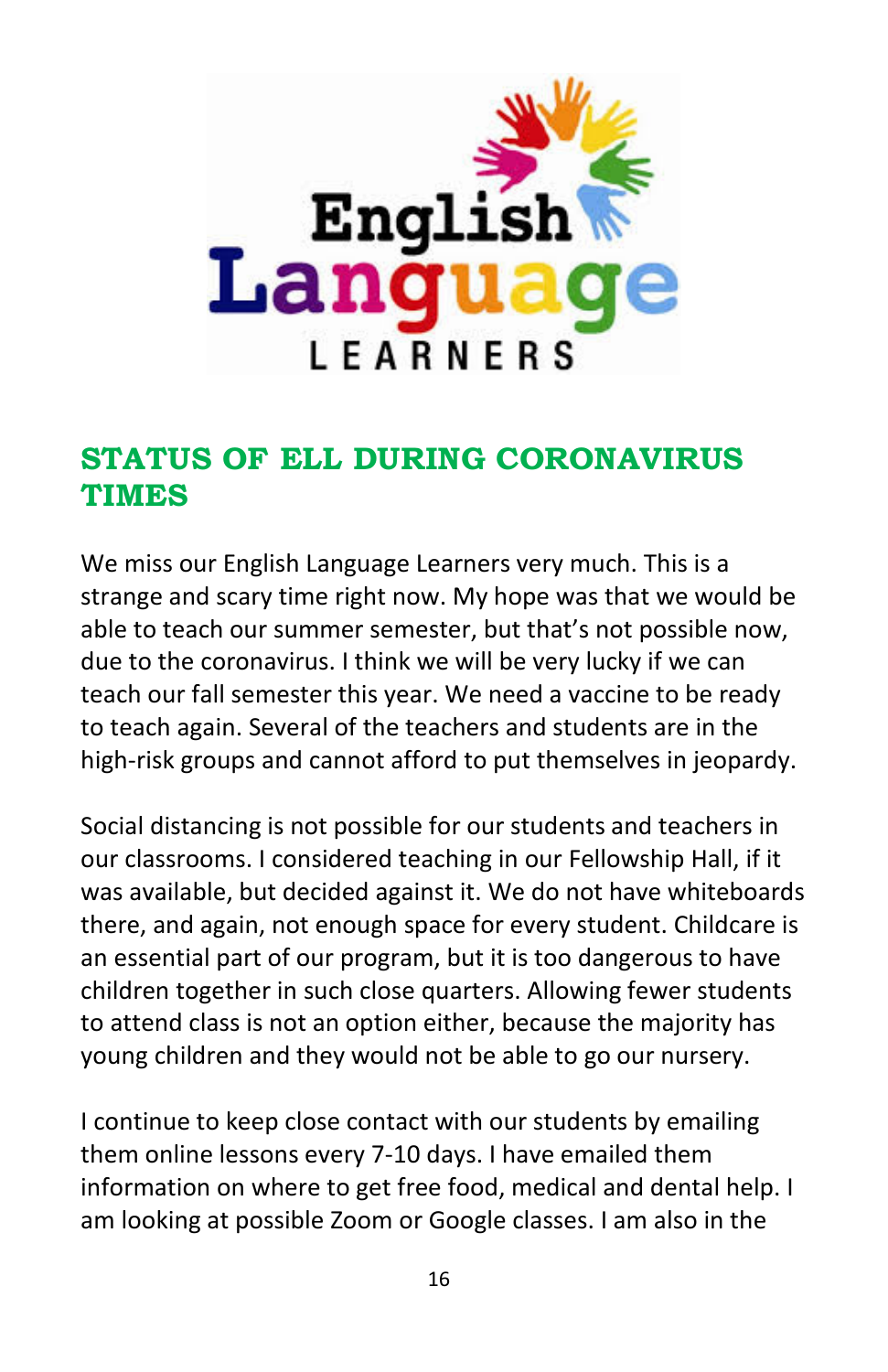process of finding students who could join in these classes with us. Not every student has a computer, but most have a cellphone. We also call our students to make sure that they are doing well. Many have lost their jobs or work-reduced hours.

Here is a sampling of my online lessons:

English Vocabulary for Beginning Spanish Speakers: https://www.engvid.com/easy-english-vocabulary-spanishportuguese (Lesson starts at 3:24 minutes)

Learn the difference between "can" and "can't":

Do you have trouble hearing the difference between the words "can" and "can't"? Many people do. That's because they sometimes sound very similar. Also, "can" can be pronounced two different ways and "can't" can be pronounced four ways! [https://www.youtube.com/watch?v=bmm5F\\_o4c0w](about:blank)

As always, I'm very grateful that we have such wonderful teachers ready to teach ELL again. Thank you, Suzanne Baggett, Jeanne Maysonett, Chip Edwards, Dayna Sowd, Allen Williams, Daniela Basciano and Keesha Caldwell.

Please let me know if you have any thoughts about ELL or additional online class information. I would like to hear from you.

Be well and stay safe.

God Bless,

Ellen Atwell HCLC ELL Coordinator [ellen.atwell@verizon.net](about:blank) (703) 201-2900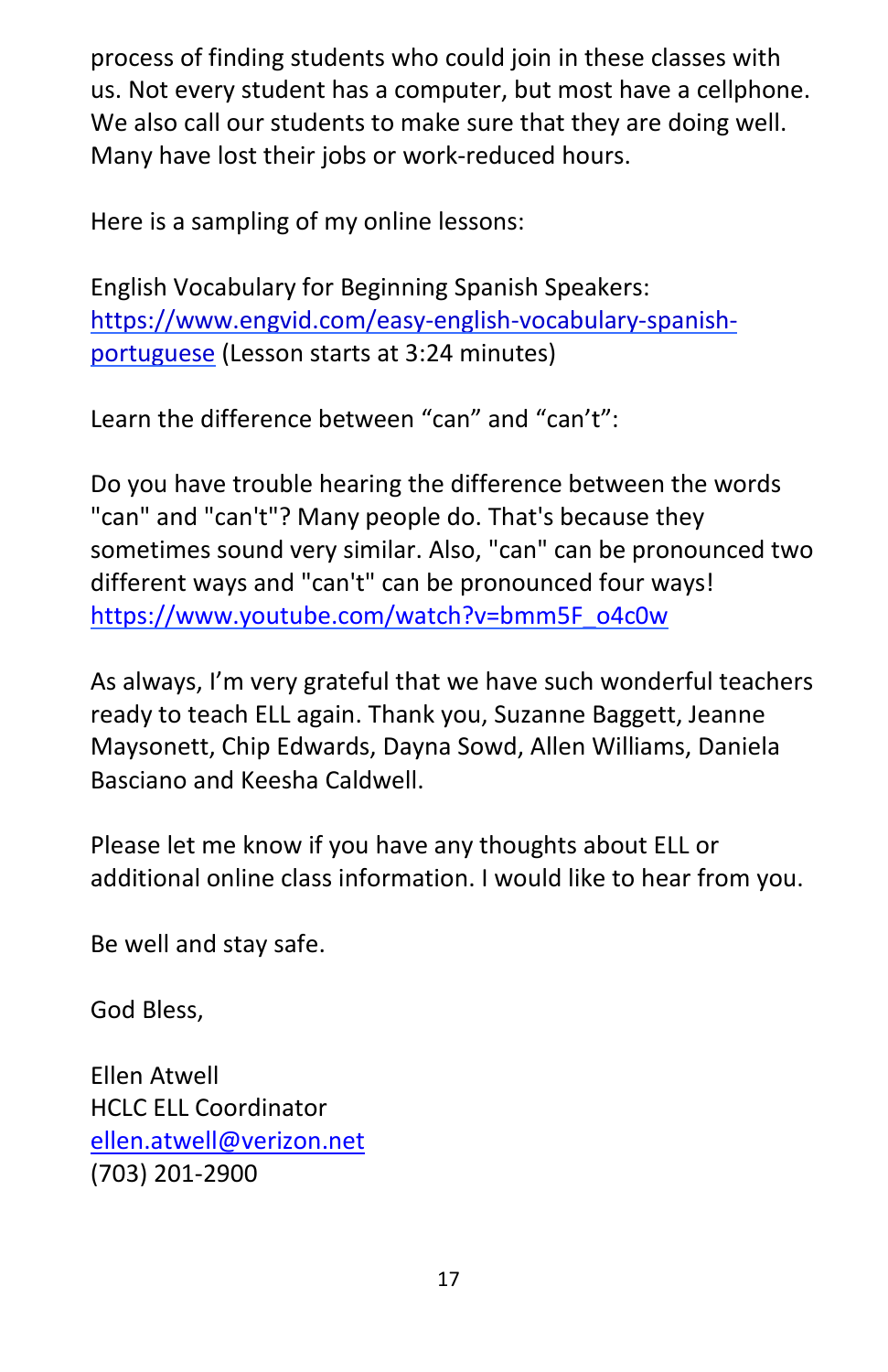#### **PRAYERS AND THANK YOU!!**

*You call all people of the world your children. Be with our English Language Learning students and all newcomers to our country whose efforts to learn English have been put on hold, and who are greatly affected in this and many ways by the virus and quarantine. Lord, in your mercy, hear our prayer.*

As Ellen Atwell, our ELL Coordinator, previously stated, our classes for English Language Learners, like so many other things in our lives, were put on hold because of the Pandemic. The students have been affected in many ways and like so many others of our neighbors face serious problems.

Please continue to keep them in your prayers.

While we hope to resume classes at some point, we missed the opportunity to celebrate the teachers and the students at the end of term party. So instead of real flowers, we will do the best we can, virtually.

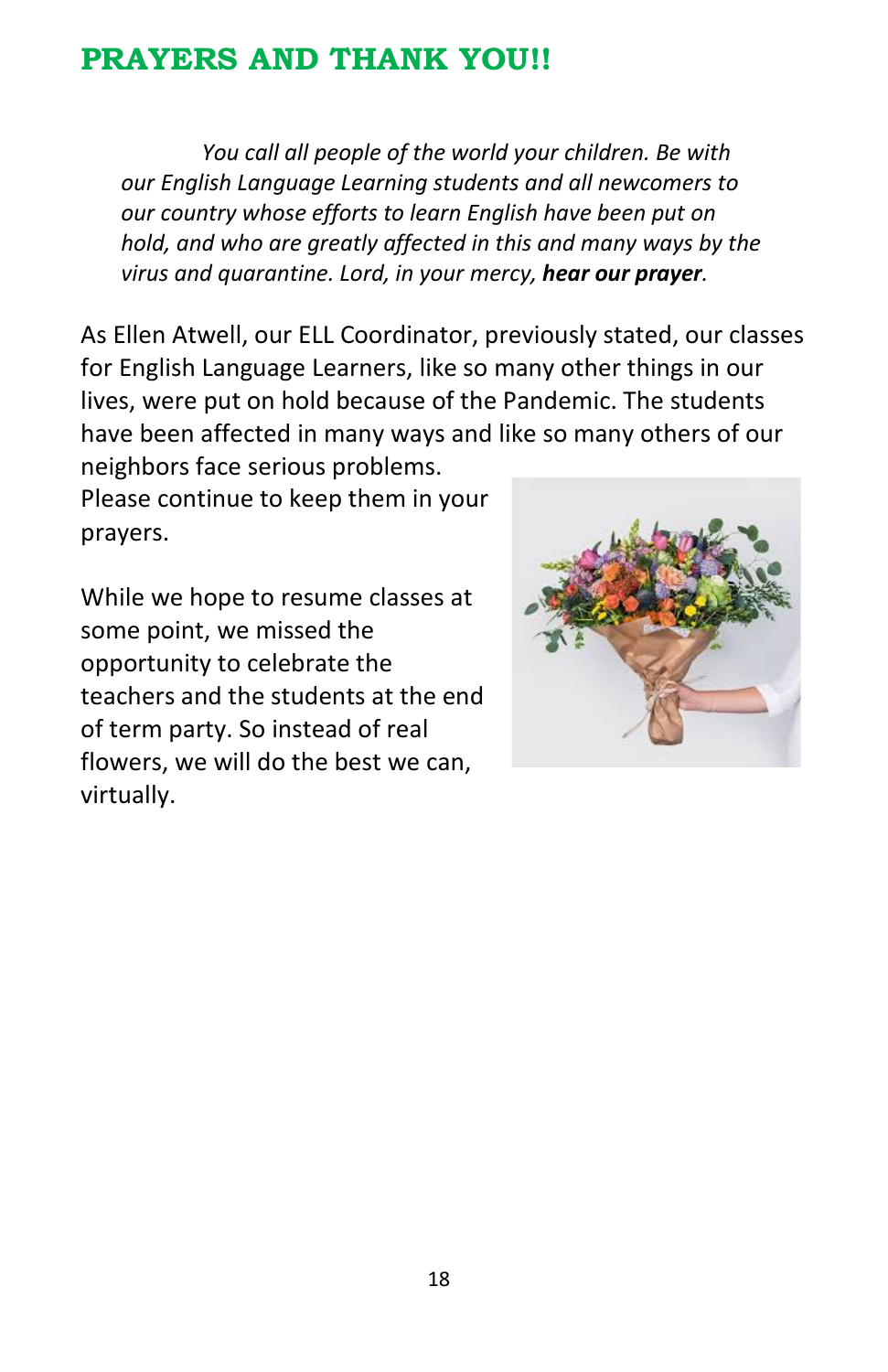#### **Closet News**

Thanks to the foresight of The Closet's Board of Directors, The Closet previously designated



\$45,000 for funding The Closet's 2020 College Scholarships at five local high schools (Herndon, Mountain View, Oakton, Park View and South Lakes). They are currently contacting this year's student winners, selected by their respective schools and will be announcing them later in June.

The Closet is excited to announce that the construction of the new addition to the donations area at the rear of our building has begun. This addition will greatly improve the work area where Closet staff and volunteers receive and sort the donations, which are so essential for The Closet's mission. Along with construction of this addition, the rear customer entrance has a fully accessible access ramp, facilitating customer access to the shopping area. This work is being accomplished through the generous work of HomeAid Northern Virginia and Richmond American Homes, along with other construction company members of the HomeAid consortium. The Closet thanks them for this work, which will make game-changing improvements to the work of The Closet and will improve their ability to give back to the community!

The Closet remains closed for donations and shopping due to the corona virus; but hopes to re-open soon. Please check their website and social media pages, for information, when finalized, on re-opening plans.

Web site: [theclosetofgreaterherndon.org/](http://theclosetofgreaterherndon.org/) Facebook: [facebook.com/TheClosetofGreaterHerndonArea/](https://www.facebook.com/TheClosetofGreaterHerndonArea/) Instagram: [instagram.com/theclosetofgreaterherndonarea/](https://www.instagram.com/theclosetofgreaterherndonarea/)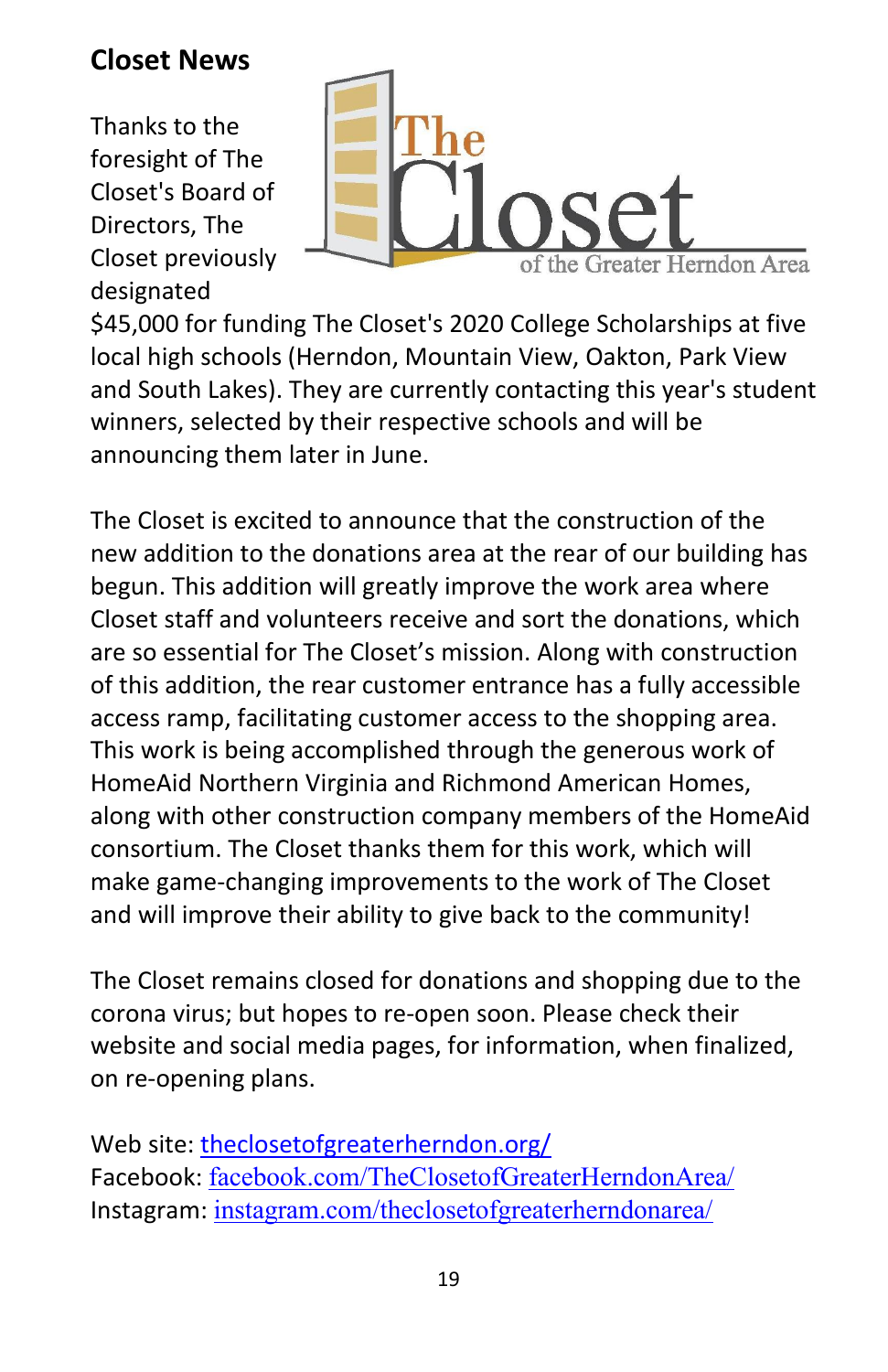#### **CHRISTIAN EDUCATION**

#### **2020 HCLC VACATION BIBLE SCHOOL**

The past three years of VBS have been joyful; a great learning experience and very well attended. Last year's VBS was the largest attended one since starting VBS three years ago. It is great to see this growth in attendance.



Vacation Bible School plans are in progress. Currently, the dates for this year's VBS is August 9 -13. Mark, your calendars and check Holy Cross newsletters and social media for updates as we deal with these uncertain times.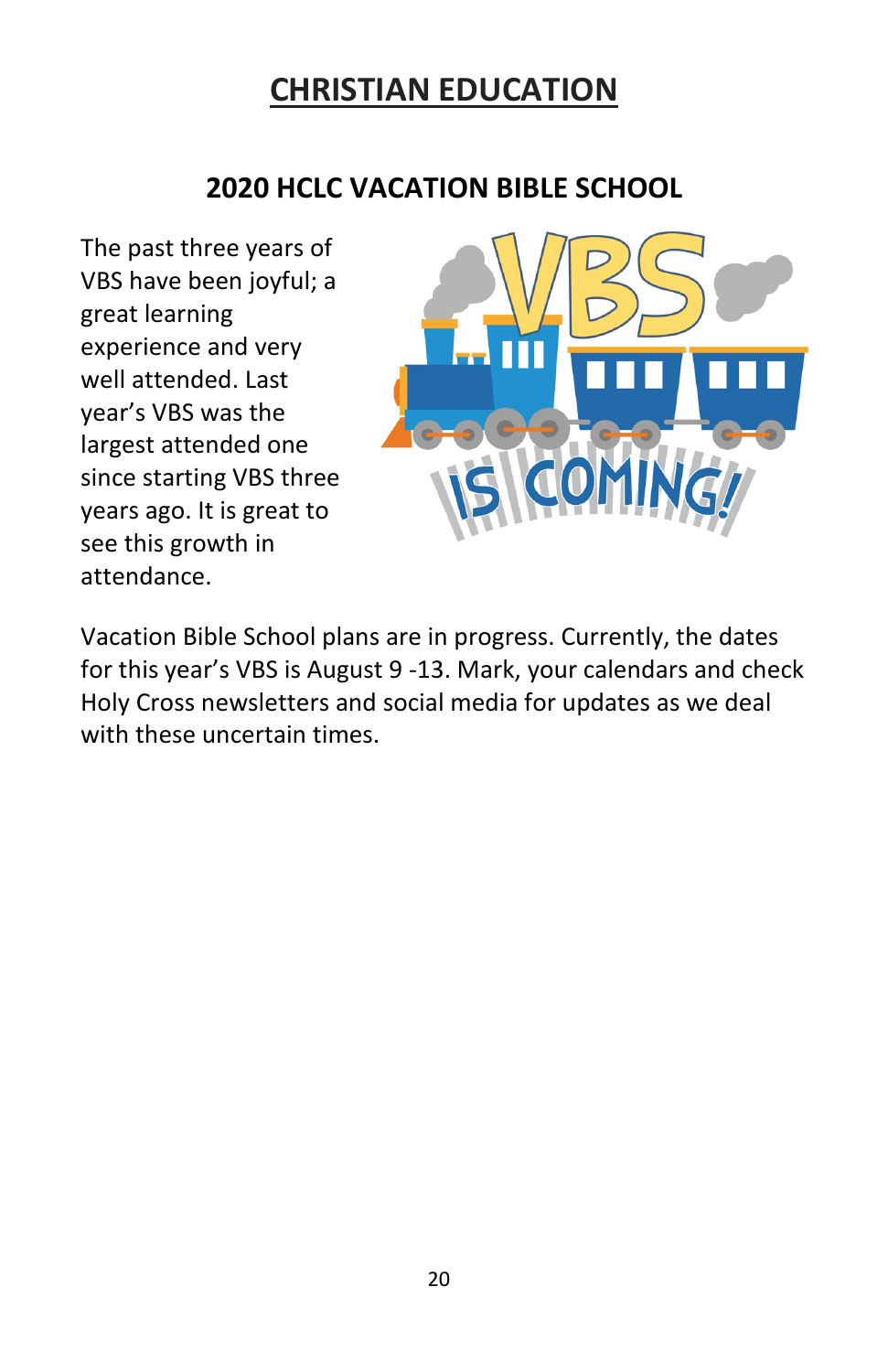#### **Kingdom Kids** *Bi-Weekly Saturday* **Zoom Gatherings**



**Kingdom Kids, Kingdom Kid Siblings** and **Kingdom Kid First Timers** are all invited to bi-weekly Saturday Zoom Gatherings, **at 9:00 AM**. Kids will catch up with each other, sing a favorite Sunday School song, do a craft or activity and hopefully plan for our next Kingdom Kids Act of Kindness project.

**Safety First**, for each Zoom Gathering, Suzanne Baggett will use a new meeting ID, generate a separate password and enable the waiting room. If you are not on the Kingdom Kids email list, please email [sbaggett8826@gmail.com,](mailto:sbaggett8826@gmail.com) the name(s) of your child/children and the best email address to send the invitation. Hoping to see you there.

> **June Schedule: June 13th** June 27th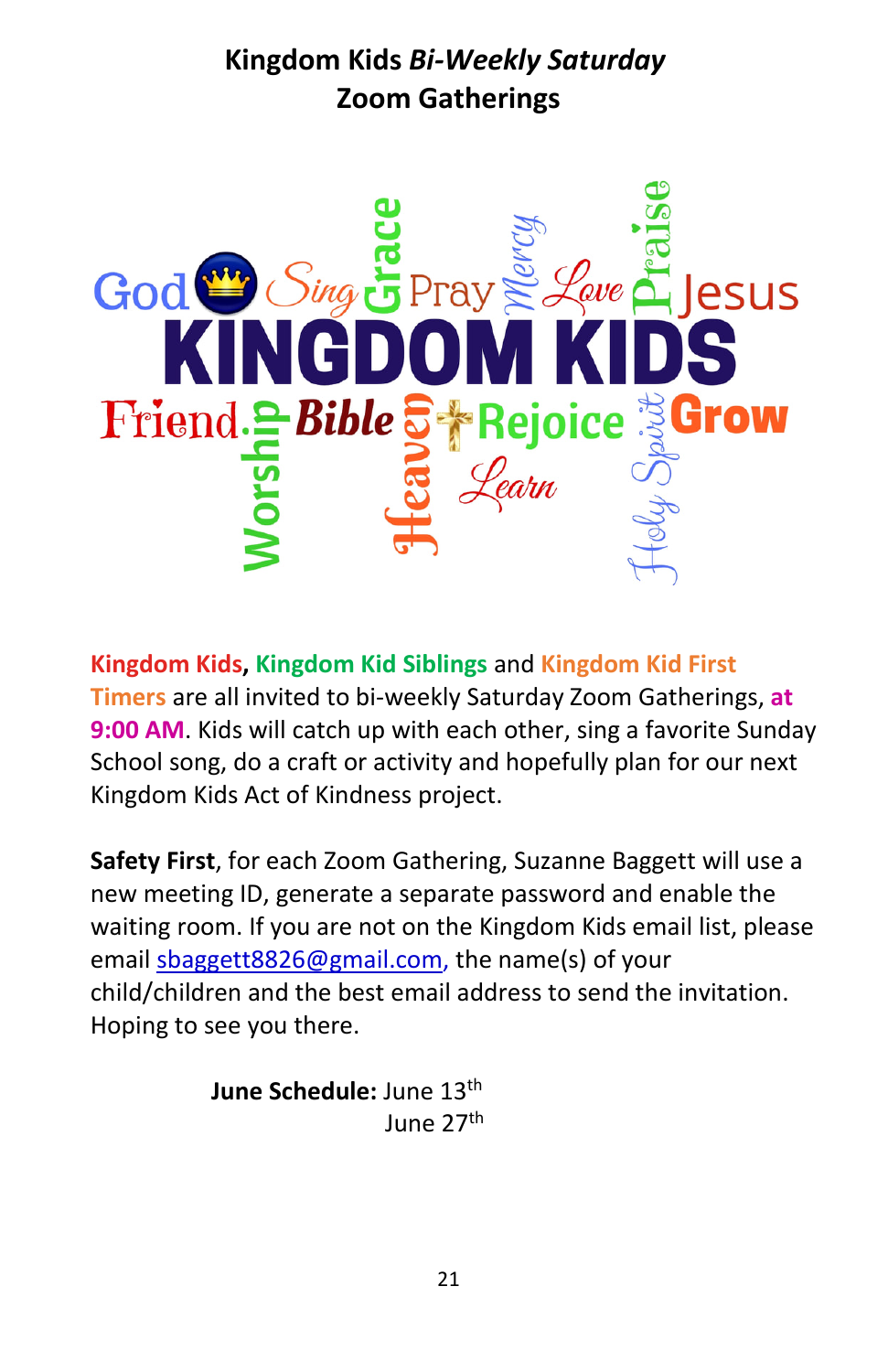#### **STEWARDSHIP**



#### **Lenten Appeal Herndon Middle School/ Food for Neighbors**

*"Do your little bit of good where you are; it's those little bits of good put together that will overwhelm the world.* 

*- Desmond Tutu*

*Dear Holy Cross,*

*Thank you for your donation to Food for Neighbors! Your donation will help feed children who struggle with food insecurity.*

*We received your donation of \$1,370.00 on 5/5/2020.*

*We confirm that you received no goods or services in exchange for this donation. This confirmation email serves as your tax receipt. Please keep this email for your tax records.*

*To learn more about the exciting things happening at Food for Neighbors, please visit [www.FoodForNeighbors.org.](https://holycrosslutheranchurch.us12.list-manage.com/track/click?u=dcb81fad4dafd915e64dd4770&id=45e8a01a19&e=f61faee5e8) Thank you again for your donation to help feed children who struggle with hunger.*

*Karen Joseph, President Food for Neighbors"*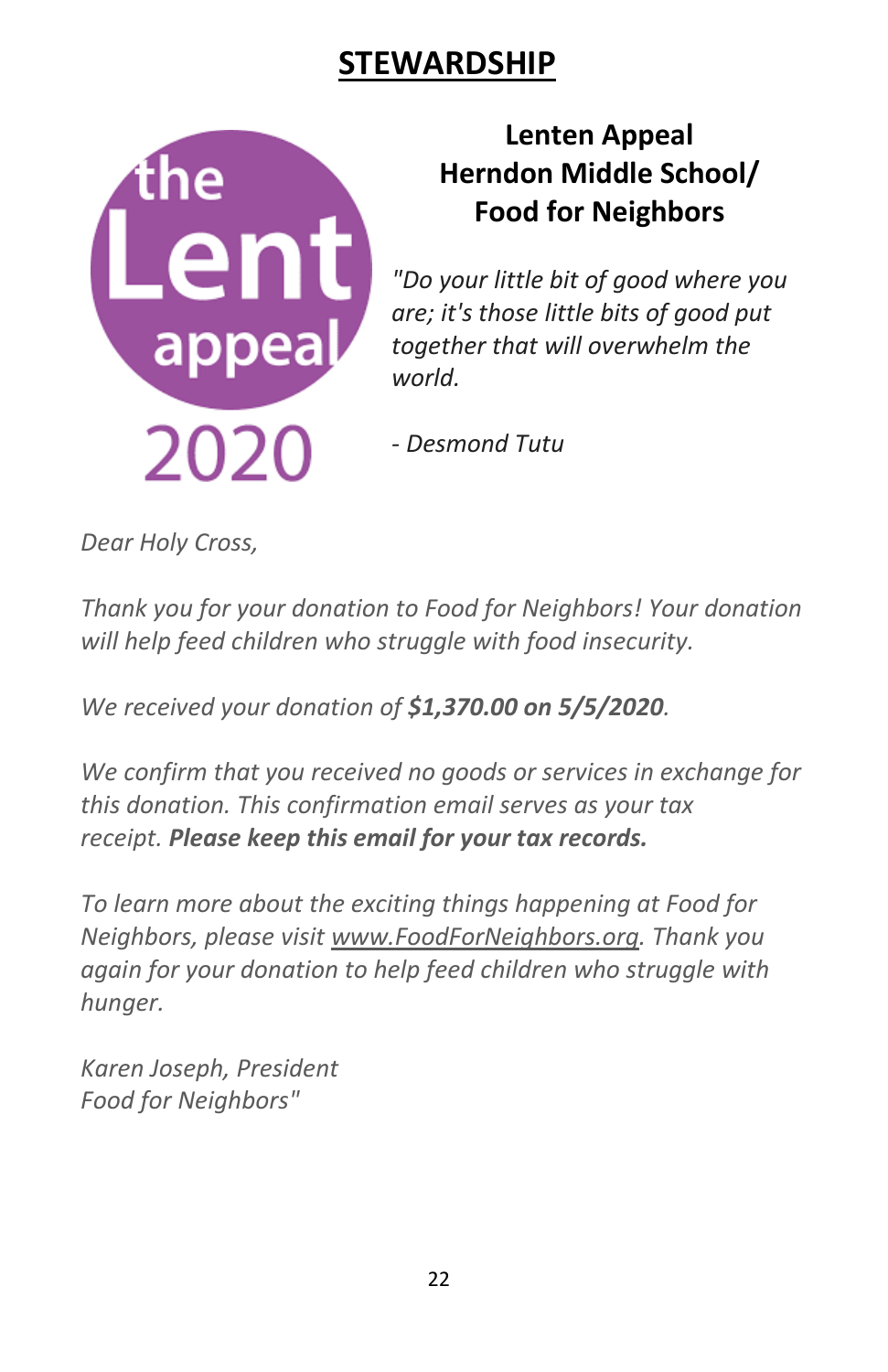#### **WAYS TO GIVE**

We must keep the Church alive. If we aspire to keep Holy Cross Lutheran Church a thriving, serving community of God's people, we will each need to make a determined effort to ensure that our offerings can sustain us through this time. Your generosity makes all things possible.



You can:

- 1. Drop a check in the mail.
- 2. Go to our website, [http://www.holycrosslutheranchurch.net,](http://www.holycrosslutheranchurch.net/) Click "Donate" and Fill out the safe and secure donation form.
- 3. Download the **Give+** app from the Apple App Store or the Google Play Store, Search for Holy Cross Lutheran Church. (It will appear near the bottom of the list) and follow the prompts as desired.

Together, we will ride out this storm. We are not afraid. We trust in God's grace and take peace and comfort in God's promise:

*"Be strong and courageous. Do not be afraid or terrified because of them, for the LORD your God goes with you; who will never leave you or forsake you." Deuteronomy 31:6*